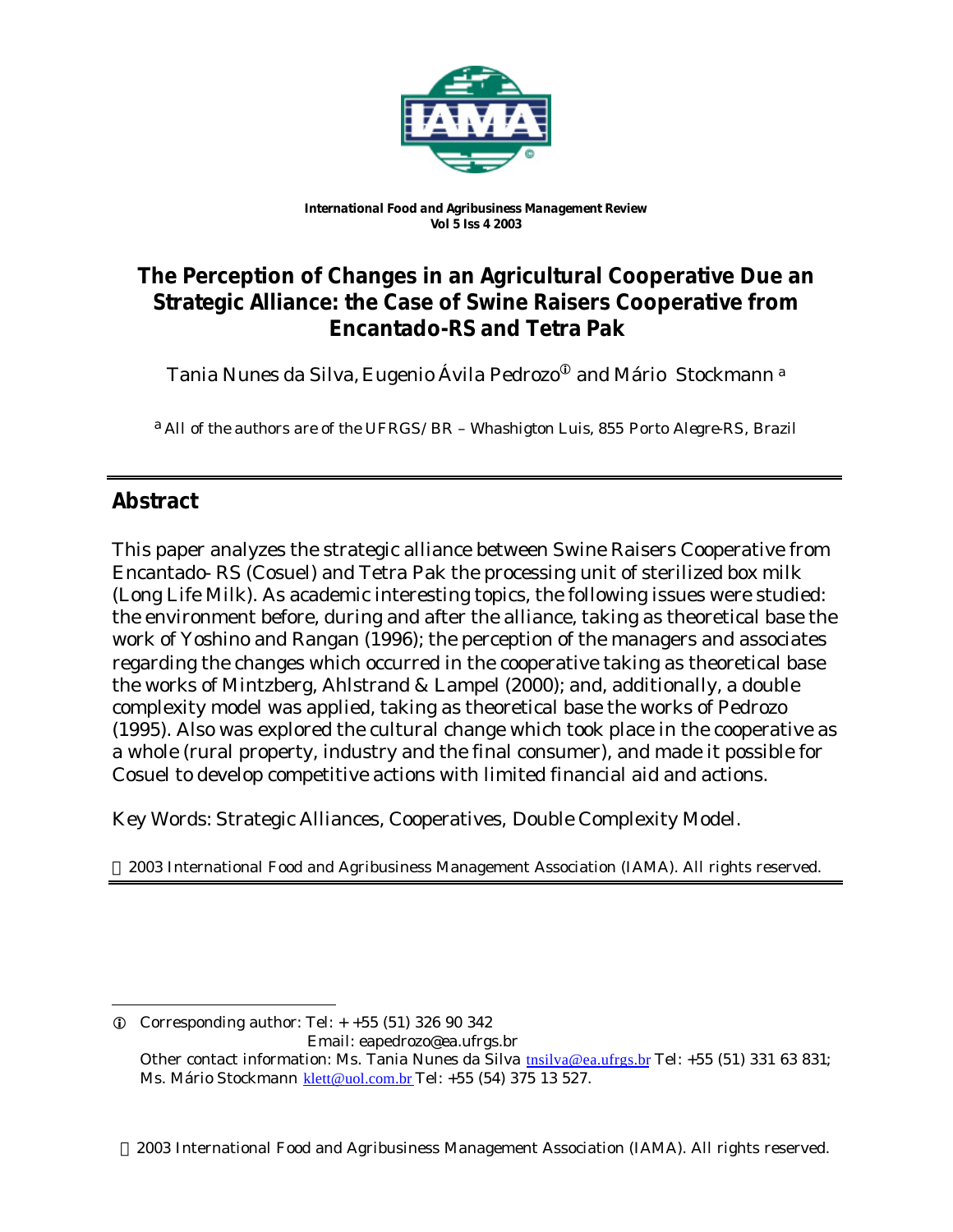The decade of 1990 was marked by many internal and external environmental changes in Brazil. To cope with these changes, agribusiness and many other sectors in Brazilian economy went through a process of deep transformation and many companies had to turn to mergers, acquisitions, and secessions in order to survive, while others, continued independent and remained on the market, investing and growing. The Swine raisers co-operative from Encantado LTDA (Cosuel) fit into this last category.

Cosuel had an elevated liability due to the economic crises of the 80s and its incorporation was being negotiated with Chapeco Alimentos [Foods] S/A, in 1989 when a new group of administrators took over which put into action a "Restructuring Program" in the company. Cosuel was saved and became even more competitive due to this program, which is still in action. Its participation in the internal market grew due to the bettering of its commercial structure and it began its external participation with the exporting of frozen pig special cuts (pieces) which took place by the swine unit.

In the milk production chain there were great transformations that started in 1990, with the end of state control over the producers and consumers prices and with commercial opening which allowed the investments in the milk sector to become much more appealing.

One of the company's strategies in 1997 was its alliance with a company that produces boxes for the packaging of milk and juices, Tetra Pak LTDA which, until then, worked only with big companies, Parmalat and Elege in the state of Rio Grande do Sul. The idea emerged due to a necessity in the market, which demanded a product with new characteristics. The product that Cosuel produced until then had a weak acceptance by the market, as it was a product of no aggregated value and often bargained, causing a negative profit. Considering the volume of Cosuel's production (94,000 liters milk/day), wasn't enough for Treta Pak's bottling machine (120,000 liters milk/day), Cosuel looked for new partners in order to complete the quota. These partners were the Cooperativa Getulio Vargas and the Cooperative de Santa Clara, forming a strategic alliance in which all parties were strengthened. This became Cosuel's main strategy during the period of 1997-2000 having a significant impact on its whole milk production chain.

## **Objectives**

The main objective of the research was to analyze the strategic alliance with Tetra Pak LTDA and the main process used by Cosuel in its restructuring during the period or 1997—2000. This objective was divided into the following specific objectives: The characteristics of the external environment which caused the cooperative's restructuring, identifying the main methods of the restructuring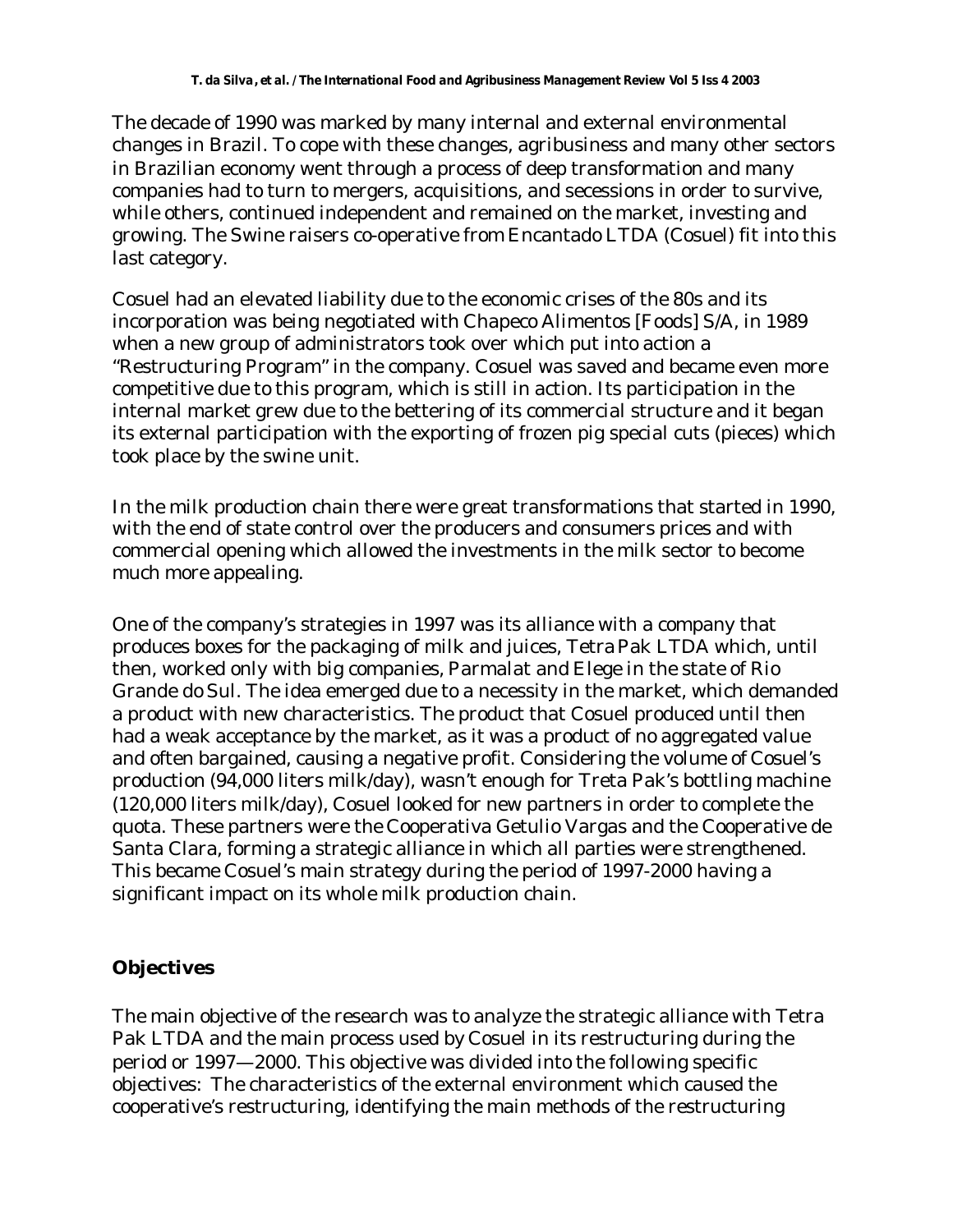program, including the Cosuel / Tetra PAK alliance; description of the forming process of this strategic alliance; verifying the evolution of the implementation of the method and, verifying the manager and associates perception in regards to the alliance.

# **Theoretic Model**

Figure 1 symbolizes the theoretic framework of the present study, which oriented the analysis of the Cosuel case. It was divided into three parts: Strategic Alliance, Change Cube and Double Complexity Cooperative.



**Figure 1: Theoretic model of analysis in the Cosuel case** Source: Authors construction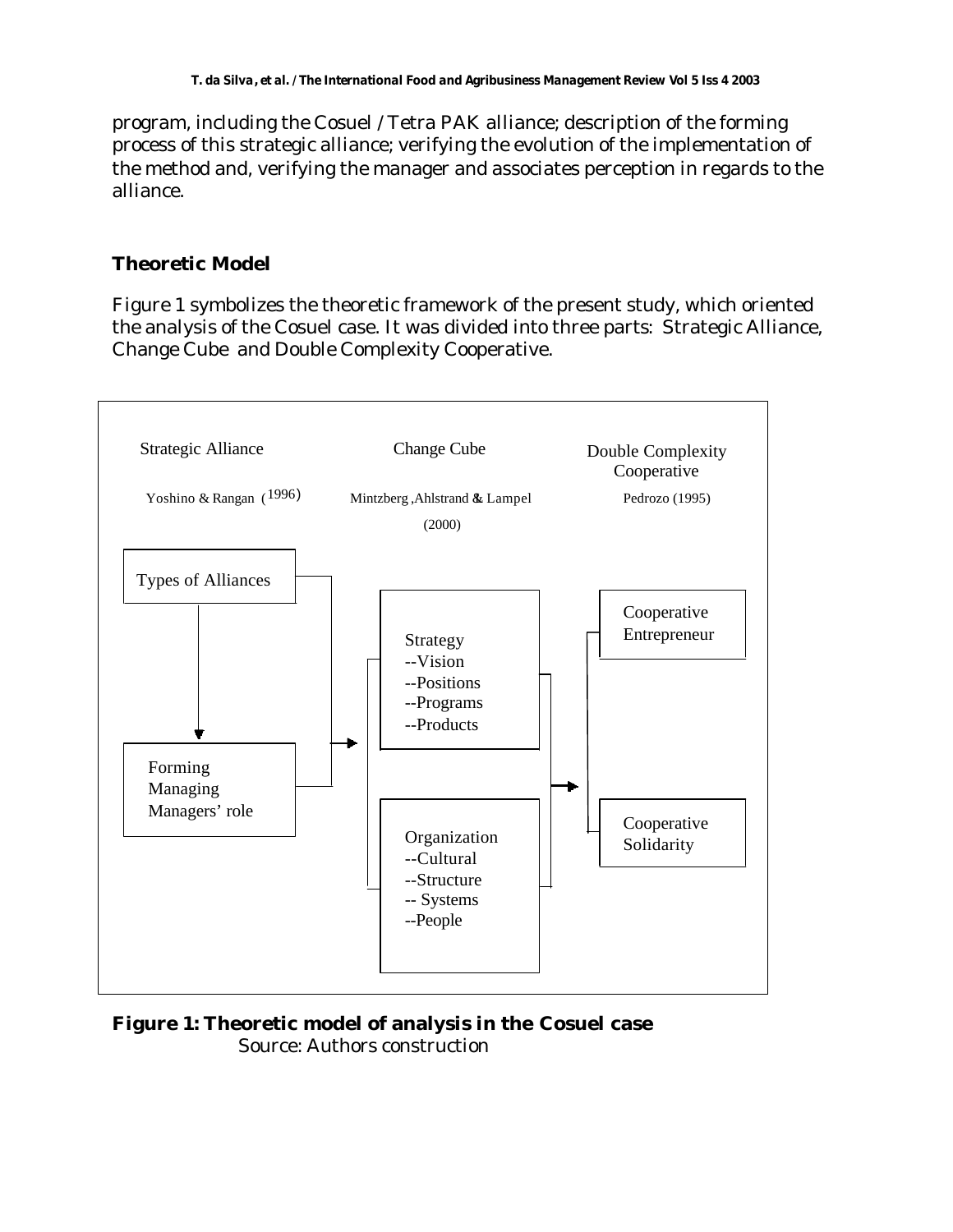### **Methodological Procedures**

This work is characterized as a case study. The case analyzed was the strategic alliance between Cosuel and Tetra Pak LTDA, where a combination of information describes a specific process, its internal relations and cultural attachments, which in turn, emerged from multiple sources of evidence (Yin, 1994). Multiple theoretic propositions guided the collection and analysis of the information It has an exploratory nature and is founded on information gathered primarily from "in depth" interviews where a basic itinerary of open questions was used (Body et al., 1989).

The focus of analysis was the Strategic Unit of Dairy Business belonging to Cosuel. The participants in the research were: The dairy unit manager, development manager and financial manager of Cosuel, the manager of Tetra Pak LTDA in Rio Grande do Sul, five associates which held political positions inside the cooperative when the alliance with Tetra Pak was established, and fifteen associates which were milk producers from the milk region chosen at random. The secondary information was gathered by document analysis of reports, newspapers, comparisons and etc. of Cosuel, and theoretical studies on strategies and cooperatives. Content analysis technique was used in the treating of the information gathered in the interviews.

#### **The Cosuel / Tetra PAK Alliance**

The Cosuel cooperative began its activities in 1965 with a small industrial unit (5,000 liters of milk per day). It operated in a region primarily colonized by Germans and Italians characterized by small family units of production, which saw mainly to their own needs. This was where swine raising began and became the main source of incomes.

The selling of the swine production was done at one of the cold storage plants in the region. The price paid was decided by the buyer, often times, being below the cost of production. This caused discontentment amongst the producers, which felt they were being exploited by the industry. It was then decided to begin a co-operation in order to assure a better price for their products. During the period from 1957-1967, with the establishment of the slaughter house and cold storage plant the cooperative began to receive, industrialize and commercialize other products such as soy, milk and "mate". In the 70 decade the main strategy adopted by Cosuel consisted of the amplification of the geographical area for the receiving of production and the amplification of the dairy division. In 1976 there was an amplification of the industry caused by the increase in the milk received. In 1977, a new dairy industry was completed and inaugurated, whose objective was the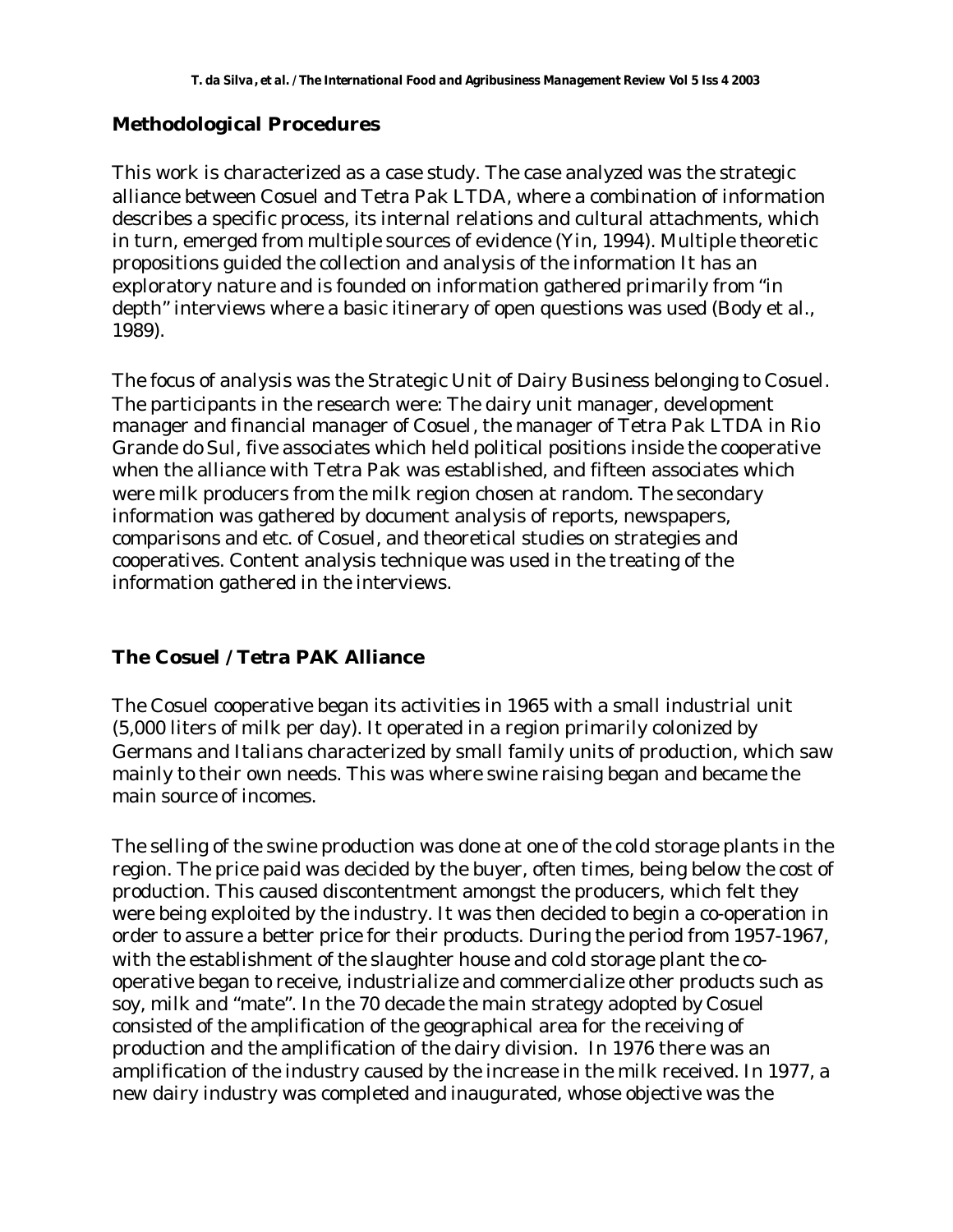commercializing of pasteurized milk, from which there was immediate refund. It was during this time that Cosuel associated with CCGL Cooperativa Central Gaúcha de Leite Ltda (Central Gaucho Milk Co-operative).

In this association agreement it was established that CCGL commercialize all of Cosuel's milk. Initially Cosuel was required to participate with a quota of 10,000 liters of bagged milk per day. The association with CCGL did not consolidate however as Cosuel did not complete the quotas, nor accept the condition of turning its dairy industry into a post for simply the receiving of milk, as was requested by CCGL.

In 1978 new actions took place for the modernization of the industrial section at Cosuel, with the purchase of new equipment to help in the increase of milk delivery by the cooperators caused by a development program through which genetic materials were imported from Uruguay (230 pregnant heifers). The results of these milk production programs caused Cosuel to again invest in the dairy industry in 1979 (receiving milk, isolated thermo tanks for the storing of the milk, machines for the bagging of the milk, centrifuge, and a new generator to eliminate the electricity shortages).

In the 80 decade the Cosuel strategy was characterized by stopping its diversification of activities and amplifying its processing capacity and industrializing through its modernization of its industrial section. In this decade Cosuel prioritized its milk and swine production and industrialization (30.61% of its receipt), which presented the best competing conditions. With the modifications complete the industry then had the capacity to receive 80,000 liters of milk per day, and placed products like cheese, butter, sweet made from milk (doce de leite) and pasteurized milk "in natura". This called for the installation of two milk cooling plants allowing a larger number of associates to deliver their productions.

In 1984 Cosuel presented dairy products with the name DALIA as a product of great acceptance in the market of Porto Alegre (the capital city of the state), and called for new investments in the structuring of the cold industry, seeing the products were perfectly conserved and intensifying the commercializing of the pasteurized milk.

In 1985 the process of investing in the cold industry, which had begun in 1984, ended. And Cosuel searched for new markets to commercialize pasteurized milk, leaving the production of cheese up to the demand called for at the sale posts.

In the years 1986 and 1987 the dairy production was greatly affected by the policy of stabilizing prices, but it recuperated in the second half of 1988 regardless of the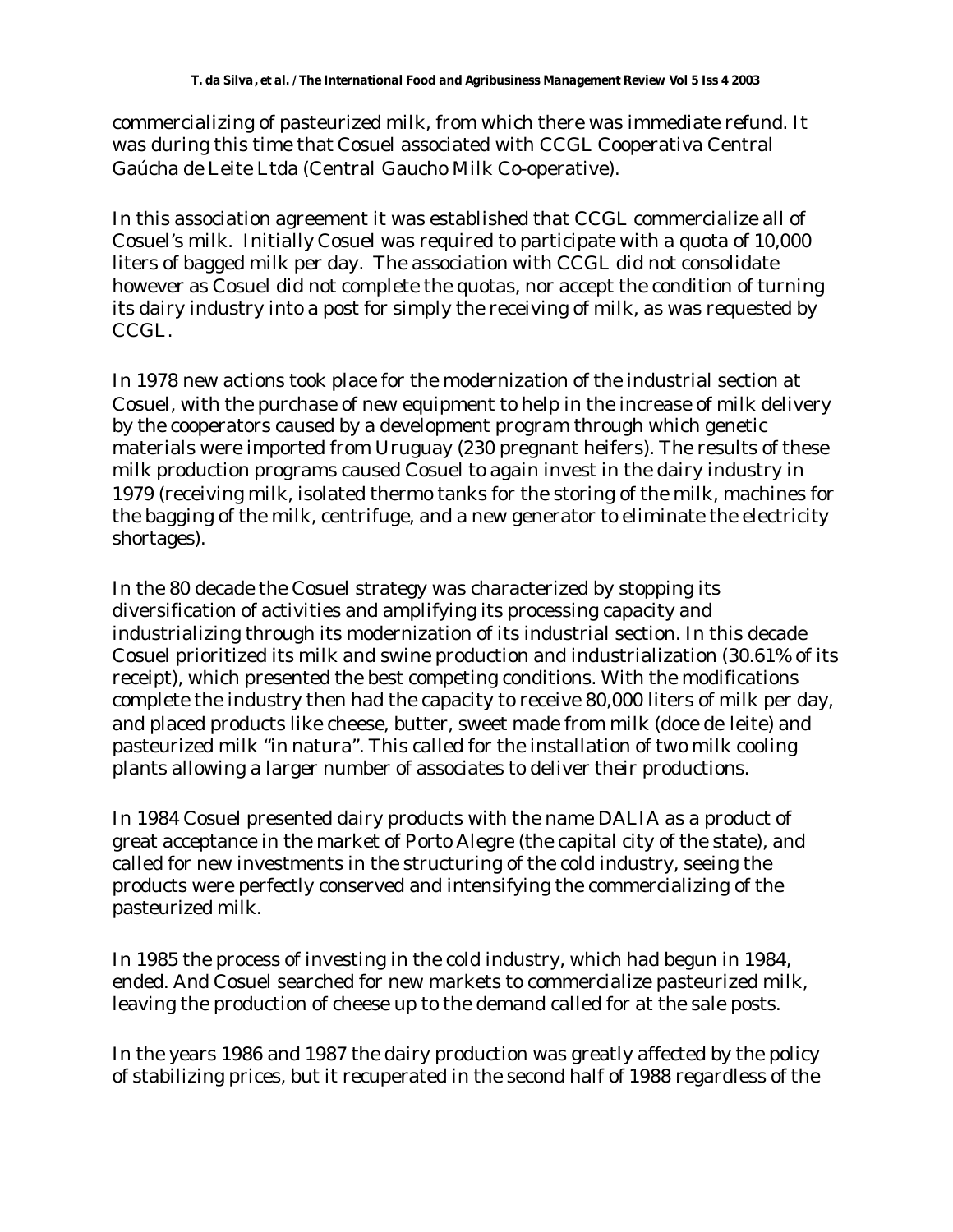high inflation rates. In 1989 the results presented by the industry were also good, although there was a reduction of 5.79% in the receiving of raw material milk.

In the 90 decade Cosuel began a modernization process with a change in its administrative structure, establishing hired directors for the areas of production, industrial, commercial and financial administration. The former model (production, industrial, commercial, financial and administration) was substituted by managers of the business being coordinated by the Administrative Counsel under the General Assembly resulting in the activities being better defined. These changes allowed Cosuel to regain growth, conquer new national and international markets, modernize its industry and become administratively and operationally professional.

The greatest transformation occurred in the Dairy Business Unit, which for need in the market, had to quickly adapt to a new reality.

The average production by the producer changed from 24.02 liters (1992) to 27.23 liters (1993) and 28.24 liters (1994) showing quick results from the development of cattle raising, the milk production programs. Cosuel also increased its milk received by 5%, and achieved a restructuring in it commercializing seeking to raise the market for bagged milk. With all of this it searched for new markets, which allowed for the increase of 30% in the sales of pasteurized milk.

In 1995 the industry presented a growth of 29% in the receiving of milk, this increase along with the decrease of liquid milk consumption required that Cosuel deliver daily part of the milk collected to PARMALAT. This situation of becoming a supplier to third parties occurred not for the lack of capacity to receive and industrialize but because the product that the company could produce was cheese, which at threat moment was in the negative margin. This was a very difficult year for the dairy sector, because all of its developing productions fell on an industry that had nowhere to put the product.

Thus the increase in production made it necessary to expand its industrial process and the pasteurized milk began to gradually but constantly lose its place (3655 thousand liters in 1990 to 2000 thousand liters in1999) to sterilized box milk (milk long life) from 184 thousand in 1990 to3500 thousand liters in 1999.

## **Forming, managing and the impacts of a Strategic Alliance**

According to Fonseca & Morais (2000: 8) the prices of milk and products made from milk have fallen since 1980 (52% of fall for cheese). This is why Cosuel formed what Cabral (1999: 133) names as "joint venture" establishing a sterilized box milk factory in Rio Grande do Sul. Initially it was thought to involve four co-operatives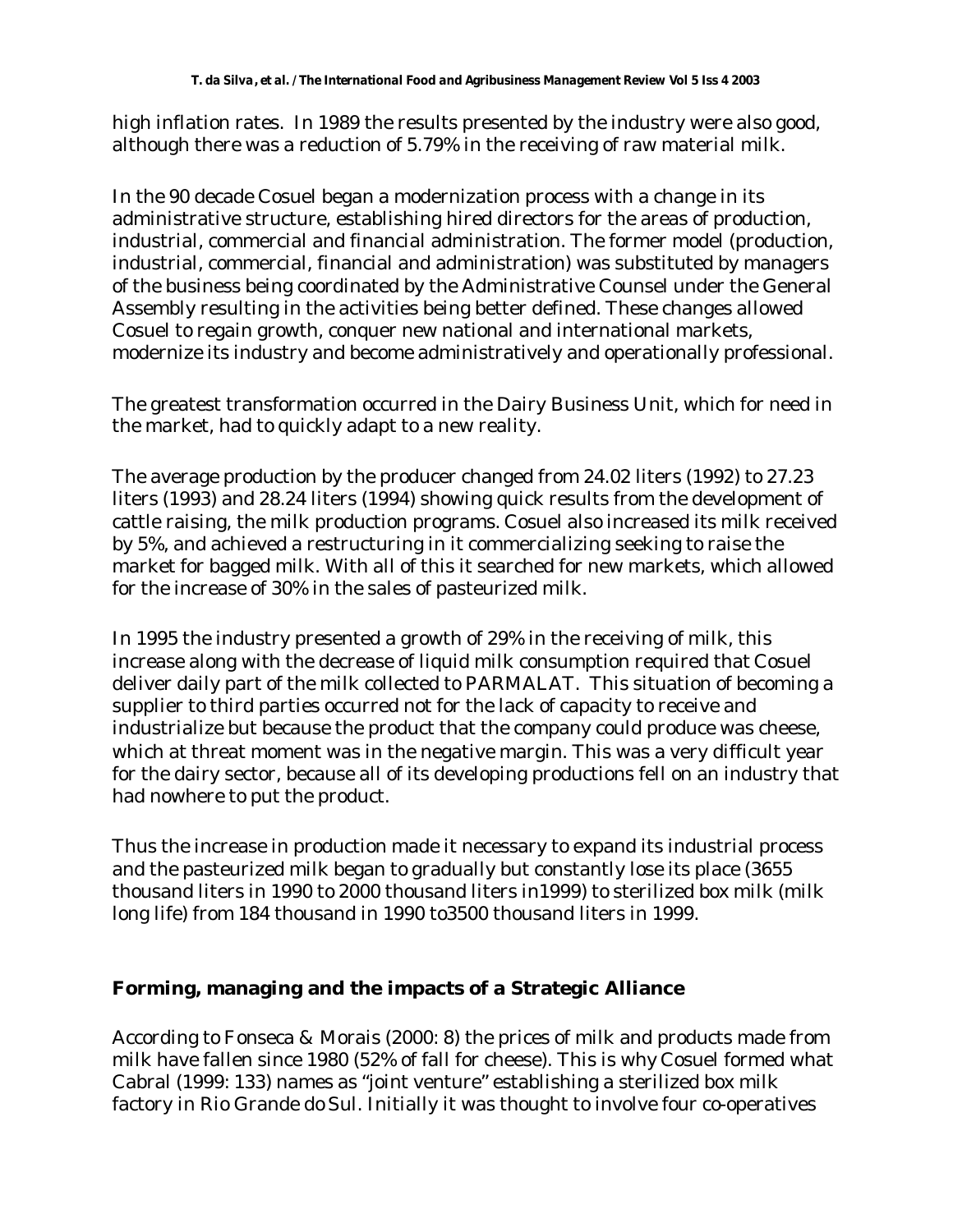and there were difficulties in the choice of location for the headquarters remembering what Pedrozo (1995) called "double complexity cooperative". Cosuel's Administrative Counsel did not accept this establishment, as it would have to divide its political power with the other cooperatives.

Tetra Pak was concerned with the concentration of its sales at only two buyers in Rio Grande do Sul (CCGL and PARMALAT), that's why it suggested in 1996 a strategic alliance (Yoshino and Rangan, 1996: 5), selling it equipment to box and sterilize the milk (leite longa vida) (120,000 liters/day) with no financial responsibility and to be paid in thirty days to six months

The strategic alliance between Tetra Pak, Cosuel and its allies (Cooperativa Santa Clara and Cootrigo) represents a "pro-competitive" alliance (Yoshino & Rangan 1996: 20) because it is a relation between business branches, in a vertical chain of values between the fabricator and his distributors, where all partners do not compete but help each other mutually to produce the same product. Also known as a strategic alliance (Yoshino & Rangan, 1996: 20) for being a relation between companies in the same exact line of business and direct competitors in the same consumer market (sterilized box milk), only differing by its brand.

According to Yoshino & Rangan (1996: 93) the forming of an alliance must follow a "path" and the following steps:

A - Think over the Business: The triangulation of milk in Mercosul caused the Brazilian importing of this product which was inexistent (1990) to become 140 million liters (1998) and Cosuel dedicated itself to the production of sterilized box milk.

B - Modeling the Alliance: Cosuel allied itself with co-operatives Santa Clara and Cootrigo to form the processing capacity of the machine through the service of packaging milk.

C - The Structure of the Alliance: The new factory began to work in 10/1997 benefiting Cosuel with Tetra Pak technology. The manager of Cosuel's dairy business was designated as the one responsible for the alliance, and took advantage of all Tetra Pak's knowledge in implementing changes in the production chain. Cosuel then began to relate to all the other great producers of sterilized box milk in the country. It had access to worldwide knowledge. Tetra Pak helped to develop tools for internal, market, marketing, institutional propaganda control of finances and processes of its business units.

D - Evaluating the Alliance: Cosuel bought a second packaging machine increasing its milk production capacity to 240,000 liters/day and was able to pay all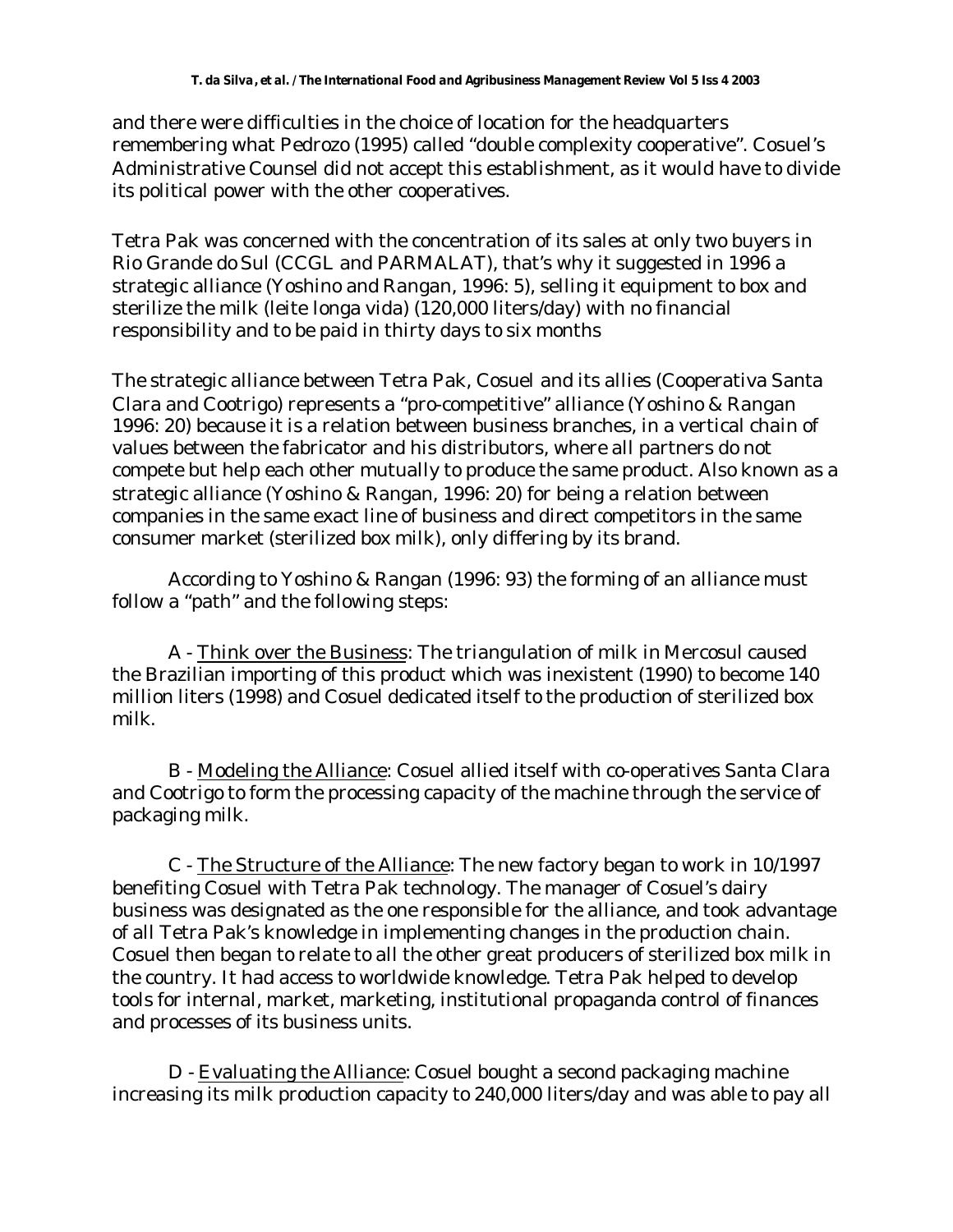the financings relative to this industry with its service as co-operative allies. Its operational results went from R\$ 215 thousand (1996) to R\$ 4.3 million (2000). Between 1997 and 2000 the milk business unit was the most profitable many times financing other activities in other business units. During this time Cosuel increased its milk production and placed its brand in sophisticated markets (states of: Sao Paulo, Rio de Janeiro, Parana, and Santa Catarina). Its milk receiving went from 34.7 million liters (1996) to 42.3 million liters (2000).

The allied co-operatives didn't invest in immobilizations. The use of carton (box) packages went from 470 million (1988) in Brazil to 553 million (1999) in Rio Grande do Sul according to Revillion (2000: 66), bringing good results to Tetra Pak.

However, as mentioned by Yoshino & Rangan (1996: 133) the managing of an alliance requires managers with a clear vision and objective for the strategy regarding:

A - Nature: the alliance presented a new business alternative to Cosuel, motivating its cooperators to invest in a product with a guaranteed profit and access to worldwide technology.

B - Essential abilities: the production of high value milk gathered and of great acceptance in the market transmitted security to the cooperators and employees of Cosuel so that they improved their qualifications

C - Mind set: the new technology required great mechanical, electric, electrical and technological knowledge in food, which required the adoption of internal controls developed by Tetra Pak. The technical personnel were motivated to develop the quality of the product and began to command the level of payment from the producer.

D – Resources: Tetra Pak having sold equipment and packages to Cosuel with the payday delayed and with out financial responsibility helped with the payment of the taxes of the above. Seeing that calling for joint capital of the associates would have been difficult as they found themselves in an unfavorable financial situation.

E - All functional coordination: Cosuel administrated this strategic alliance not only with Tetra Pak but also with so-operative allies (Santa Clara and Cootrigo). There was a win-win relationship, and Cosuel took responsibility for all losses in the production process. This caused satisfaction amongst the allies and reduced the possible wearing down of the alliance.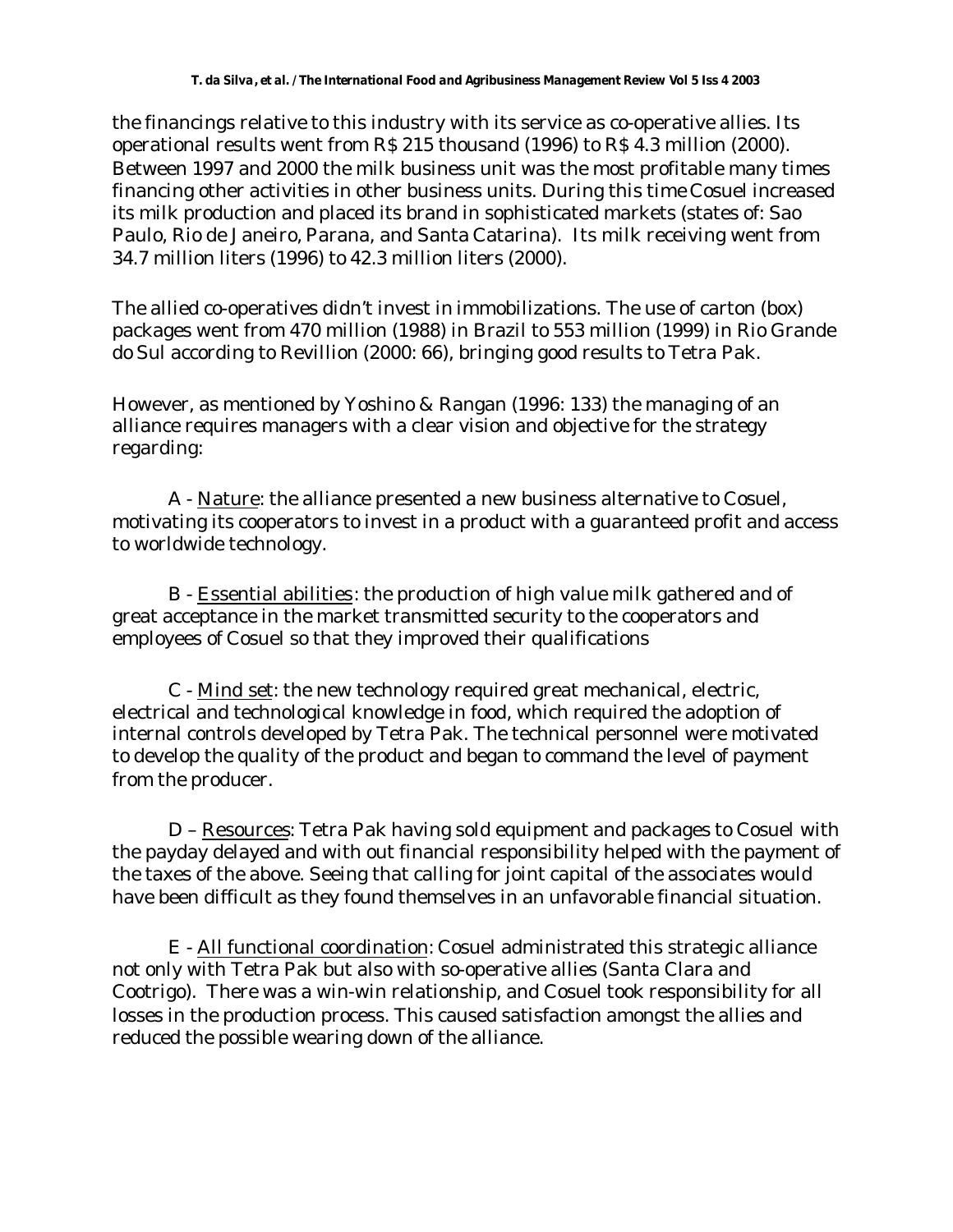F - The alliance's network: Tetra Pak helped Cosuel to visit new industries, discuss new methods of production, and put all of its technology at its disposition. To Yoshino & Rangan (1996, 157) the success of a strategic alliance depends a lot on the person designed for the MANAGER'S ROLE in the alliance and must adhere to the following:

A - Trust: the atmosphere was one of trust because the partners considered that Cosuel had always been transparent and thus the reason Tetra Pak chose and used it on a level in Brazil.

B - Monitoring: the accompaniment of production was always observed by Tetra Pak. Whenever the company presented a defect in production or loss in competitiveness which required new equipment they financed them.

C - The flow of information: Cosuel keeps a weekly informative bulletin, which analyses the milk received from producers, identifying discrepancies and failures occurring in the daily production process allowing that the whole functional and cooperative board view the factory's functioning.

D - Reevaluation: the reevaluation of the strategic alliance is always done with a group of managers from all business units at Cosuel, which keep in their plans a visit to European countries to keep up to date.

E - Internal affairs: the managers of dairy units and development were supported by their teams especially the alliance manager who received all the supported needed to complete the process.

F - Many producers and employees qualified showing that the strategic alliance manager other than technical competence also developed managerial competence and a knowledge of the market. He had the obligation of high administration of Cosuel, which delegated him the authority of creating a strategy and allocating needed resources.

Under the perspective of the CUBE OF CHANGE (figure 1) two important change dimensions can be seen: the first has to do with strategy and the second with organization. These two dimensions always begin from the idea or abstract and arrive at the concrete and tangible.

As it will be analyzing the following Cosuel case:

A - Strategy: provoked a great change in Cosuel's relation with the market and the production of milk in terms of: vision (focusing on quality; because good quality milk means the machines are stopped less often for cleaning); positions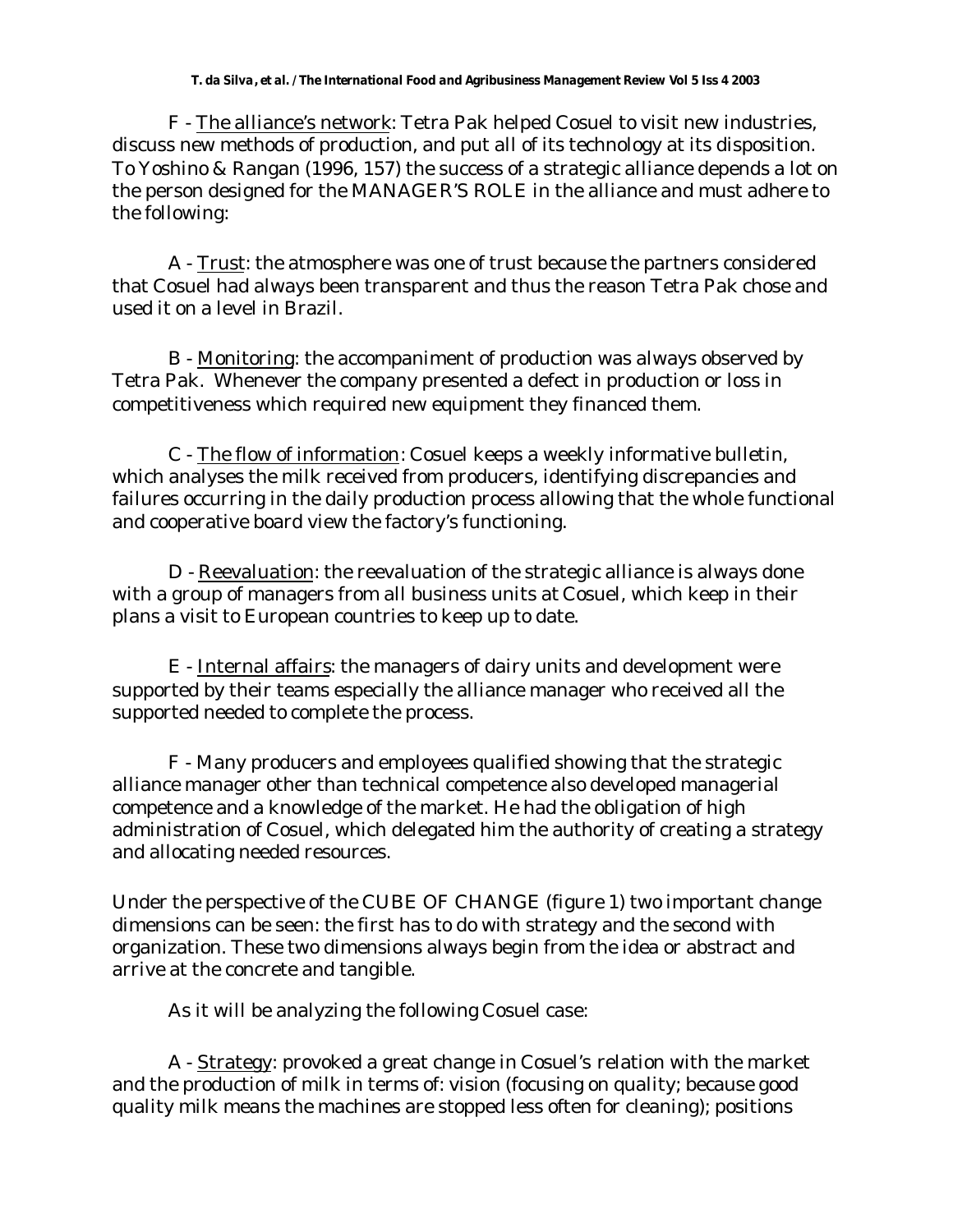(repositioning of the milk on the market); programs (caused a change in the handling of the animals, collecting and transporting of the raw material, quality control of the milk produced, genetic material and new equipment, payment of money grants for quality and quantity produced); products (sterilized box milk substituted the entire previous line of production);

B - Organization: the strategic alliance caused many modifications in Cosuel for example, its culture (revitalizing the spirit of the company in both its social and functional areas); structure (forcing the producer to produce a minimum of 20 liters milk/day with a standard of high quality, which caused the shutting down of cooperators which could not keep up with the process); systems (great reforming of the control systems); personnel (the need to train personnel intensively, and substitute the non-qualified ones).

In the changes that occurred at Cosuel, the Cube of Change can be identified both in concept and concretely. The process for Double Complexity Co-operative (Pedrozo 1995) can be seen in Figure 1, in Cosuel's directors' opinions "co-operative company" and that of the cooperators "solidarity cooperative" giving it activities which are trustworthy and profitable, and bettering its quality of life. The "cooperative entrepreneur" has already attained a more comfortable economic and financial position.

# **Final Considerations**

The need for constant innovation requires financial resources, which many times are scarce in companies. From this, comes the need to develop the capacity of attempting and developing competitive faculties with imagination.

A Strategic Alliance with a technological company is a way to reach an increased capacity, without the need for financial resources. In the case here analyzed it is understood that the strategic alliance allowed Cosuel to stay on the changing market by changing its package of milk in bags for sterilized box milk (Long Life Milk).

The strategic alliance with Tetra Pak forced a change both in and out of the cooperative. This change process was described in this study with the Cube of Change, proposed by Miztberg, Ahlstrand & Lampel (2000). The bettering in the quality and quantity of production, and the bettering of the cooperative's market position by having the low profit products eliminated was evident.

The co-operative's culture went through a transformation, becoming more professional, searching for results, achieving goals, motivating employees and cooperators to keep updated.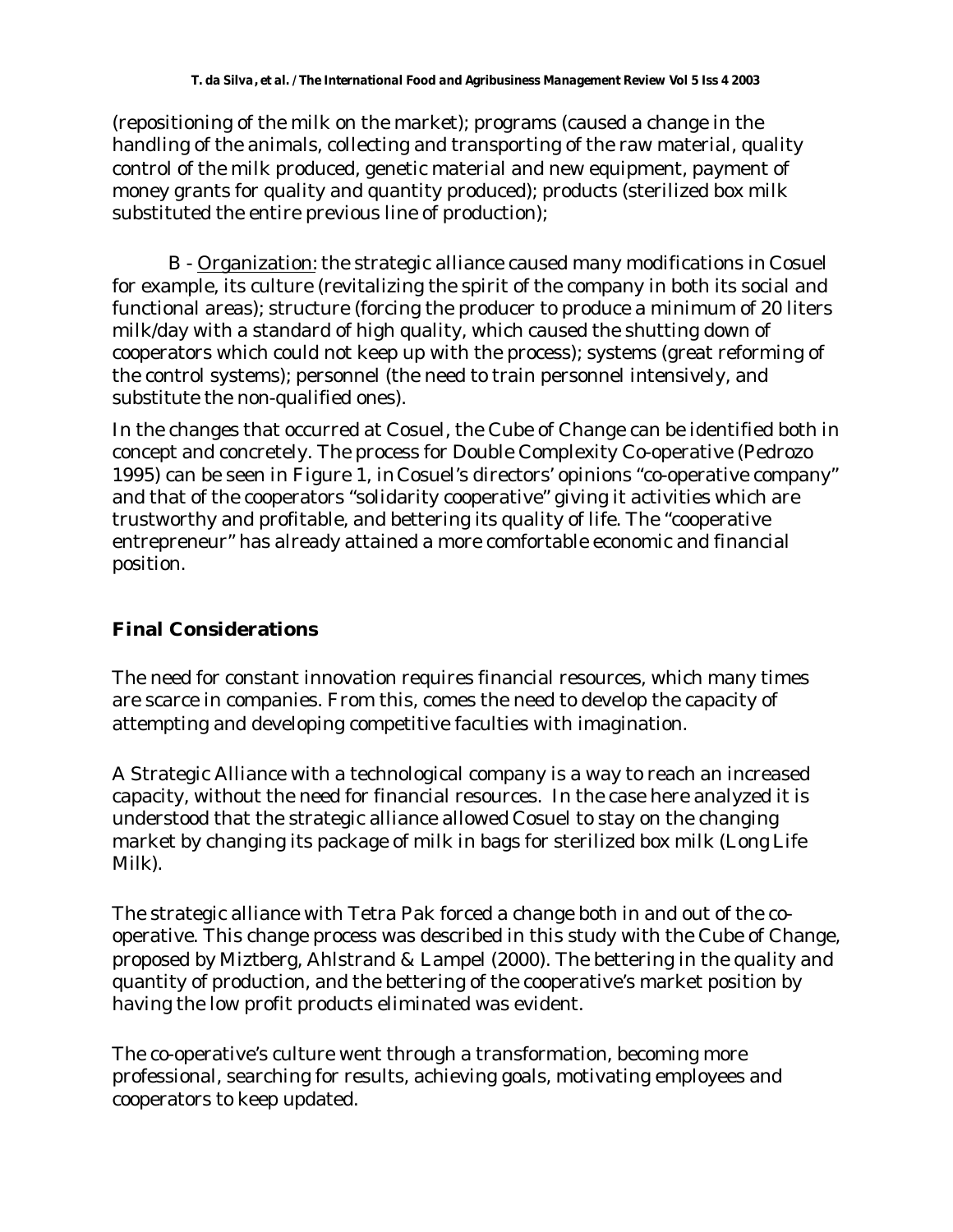The cooperator's perception was also observed, while the producer saw the milk production as a profitable activity giving him the distribution of the remains resulting from this type of action.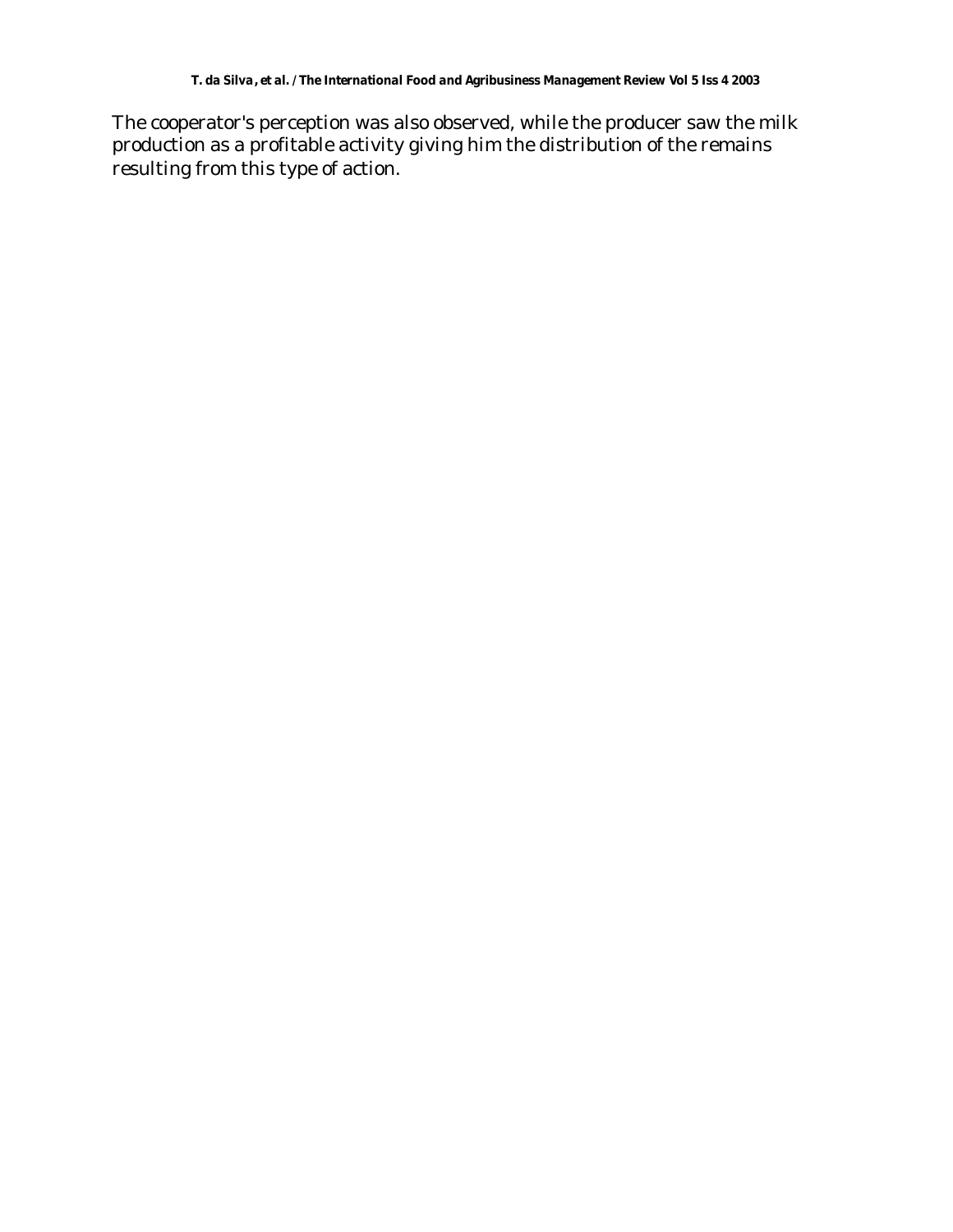### **References**

ANTONIALLI, L. M. 2000. *Influência da Mudança de Gestão nas Estratégias de uma Cooperativa Agropecuária.* RAC. V.4.n.I. Jan/Abr.

BITENCOURT, D., S.S., XAVIER, R.B.O., BRIZOLA, 2000. *Rio Grande do Sul: uma reflexão sobre a década de 90 e perspectivas do setor lácteo no ano 2000.* Disponível na Internet: www.terraviva.com.br.

CABRAL, A.C.A. 1999. Novos arranjos Cooperativos: alianças estratégicas e transferência de tecnologia no mercado global, in: RODRIGUES, Susana Braga (ORG) *Competitividade Alianças Estratégicas e Gerência Internacional*. São Paulo. Atlas.

COSUEL EM NOTÍCIAS, 1970-2000. Jornal de circulação Interna. Encantado-RS .

HARBISON, J.R., J.R., PEKAR, R., Peter, 1999. *Alianças estratégicas*. São Paulo: Futura.

KOTLER, P., G., ARMSTRONG, 1993. *Princípios de marketing*. Rio de Janeiro: Prentice-Hall do Brasil.

MINTZBERG, H., B., AHLSTRAND, J., LAMPEL, 2000. *Safári de estratégia*. Porto Alegre: Boockmann, 2000.

PEDROZO, E. Á. 1991. *Uso de modelos de estratégias industriais em cooperativas de produção: "Um estudo exploratório*". Porto Alegre: UFRGS, Dissertação de Mestrado, EAD.

PEDROZO, E.Á. 1995. *Cadre conceptuel pour le management des cooperatives agricoles: l`economie des conventions, la systemique et la complexité* . TESE Institute National Polytechnique de Lorraine Unité de Formation Et de Recherche en Genie des Systemes Industriels. França.

PORTER, M.E. 1999. *Competição. Estratégias Competitivas Essenciais*. Rio de Janeiro: Editora Campus.

RELATÓRIOS DA ASSEMBLÉIA GERAL ORDINÁRIA COSUEL 1970/2000.

ROESCH, S.M.A. 1996. *Projetos de Estágio do Curso de Administração*. São Paulo: Atlas.